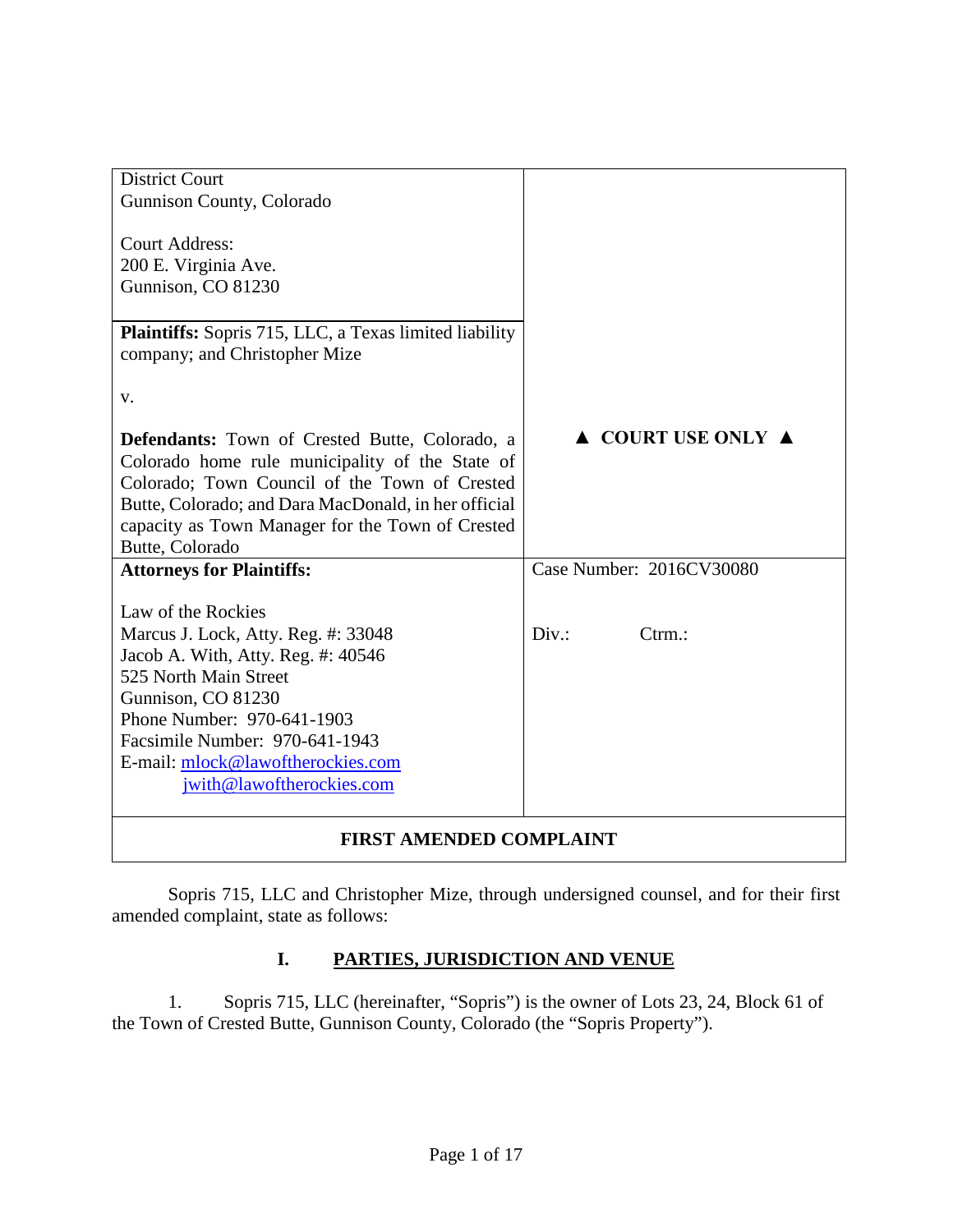2. Christopher Mize (hereinafter, "Mize") is the owner of Lot 29, Kapushion Subdivision of the Town of Crested Butte, Gunnison County, Colorado (the "Mize Property", together with the Sopris Property, the "Properties").

3. The Town of Crested Butte, Colorado is a home rule municipality in the State of Colorado (the "Town"). The Town Council for the Town is the governing body for the Town.

4. Dara MacDonald in her official capacity as the Town Manager for the Town of Crested Butte, Colorado is the Town Manager for the Town of Crested Butte, Colorado.

5. Venue and jurisdiction are proper in this Court because this is an action affecting real property located in Gunnison County, Colorado.

# **II. FACTUAL BACKGROUND**

6. The Town provided a Notice of Violation dated September 15, 2016 to Sopris, a true and accurate copy of which is submitted herewith as **Exhibit A** (Sopris Notice of Violation).

7. The Town provided a Notice of Violation dated September 15, 2016 to Mize, a true and accurate copy of which is submitted herewith as **Exhibit B** (Mize Notice of Violation).

8. The Notices of Violation allege that Sopris and Mize were in violation of their respective deed restrictions, true and accurate copies of which are submitted herewith as **Exhibits C and D** respectively (the "Deed Restrictions").

9. The Sopris Deed Restriction provides that, "a long-term rental unit as defined by the Crested Butte Municipal Code will be maintained on the property."

10. The Mize Deed Restriction provides that, "A long term rental unit as defined by the Crested Butte Municipal Code must be maintained on the property."

11. At the time the Deed Restrictions were executed, the Crested Butte Municipal Code (the "Town Code") defined "Rental, Long-Term" as "The rental of any residential property for a term of not less than 6 months, which limitation of the term shall be recorded in the real property records of Gunnison County pursuant to Section 15-2-17 of this Article." (the "Original Code Provision").

12. In 2015, the Town passed a new ordinance redefining long term rentals, creating a new enforcement scheme for certain deed restrictions with the Town acting as prosecutor, judge and jury, and imposing fines and liens (the "2015 Ordinance").

13. The 2015 Ordinance redefines the Town Code definition of "Rental, long-term" as: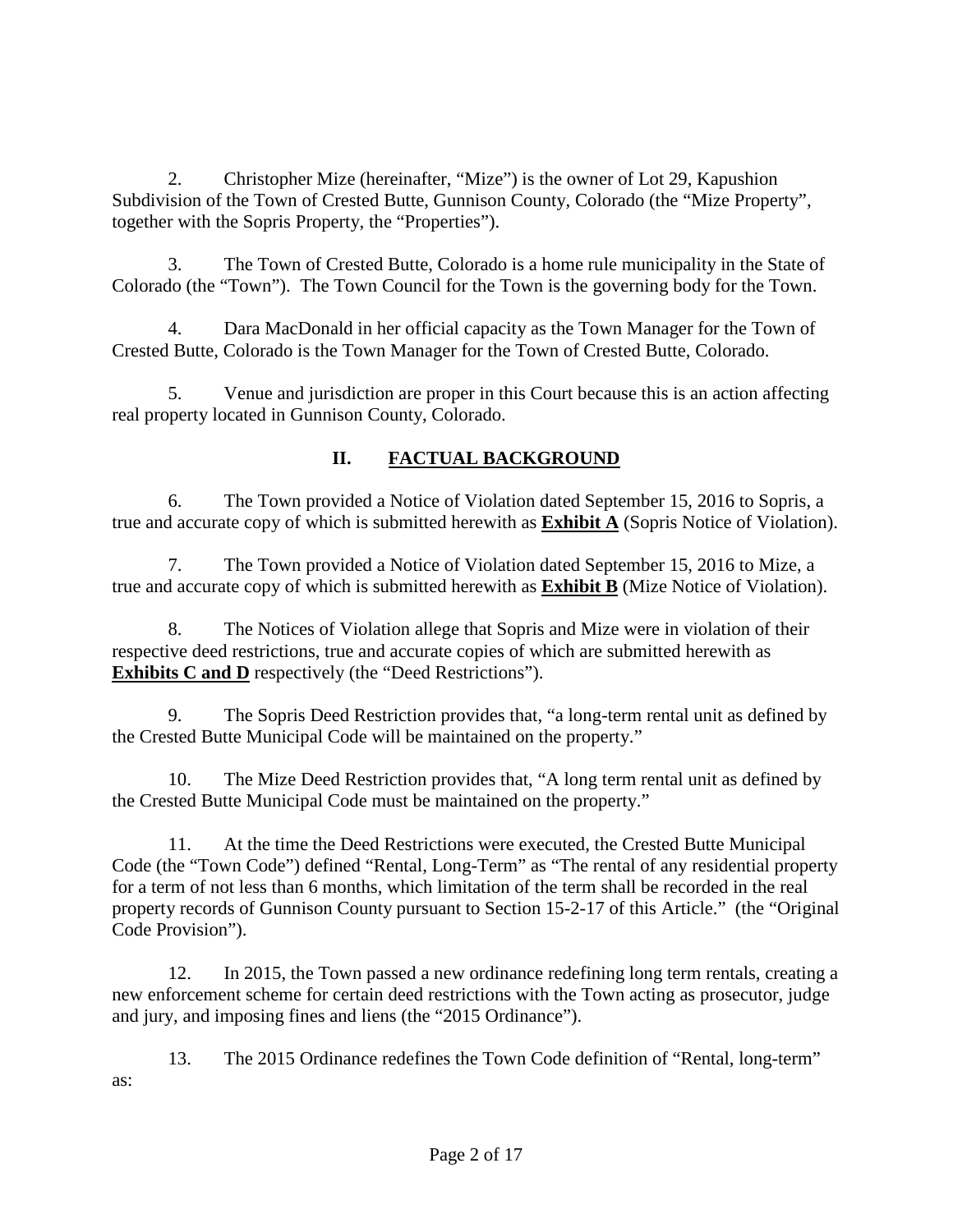the rental of any residential property by a person to any natural person who resides in Gunnison County as that person's primary residence for a term of not less than six (6) months, which limitation of term of rental shall be recorded in the real property records of the County pursuant to Section 16-9-70 of this Chapter. Where such property is vacant for a period of three (3) month or more during such sixmonth period, such property shall not constitute a long-term rental under this definition. Such property may not be rented to any person with greater than ten percent (10%) ownership interest in the property or to any person with greater than ten percent (10%) ownership interest in any entity with ownership of the property. For purposes of this definition, natural person is only any individual and shall not include any association, firm, partnership, corporation or other entity. In order to meet the definition of a long-term rental, such rental must be actively offered for rental, as supported by reasonable evidence of such rental.

(the "New Definition Provision")

14. In addition to adopting the New Definition Provision in 2015, the Town also adopted as part of the 2015 Ordinance a new enforcement scheme set forth in Section 16-24-30 of the Town Code, which provides among other things, for enforcement through the notice of violation process used by the Town with respect to the Properties and the imposition of fines for failing to have a long term rental as defined in the New Definition Provision (the "New Enforcement Scheme").

15. A true and accurate copy of Ordinance No. 9, Series 2015, which contains both the New Definition Provision and the New Enforcement Scheme is submitted herewith as **Exhibit E** (the "2015 Ordinance").

16. The Town has taken the position that the Properties are subject to any new or amended definitions of "Long Term Rental" that may appear in the Town Code, including the New Definition Provision.

17. However, the original Deed Restrictions do not state that the code applies "as amended" or otherwise explicitly incorporate by reference future amendments or changes to the Town Code.

18. Where a contract "does not refer to future laws, that clause, taken in its plain, ordinary, and popular sense, incorporates only laws existing at the time of contract formation." *Rutherford Farmers Coop. v. MTD Consumer Grp., Inc.*, 124 F. App'x 918, 920 (6th Cir. 2005)(internal quotations omitted) *citing Energy Reserves Group, Inc. v. Kan. Power & Light Co.,* 459 U.S. 400, 405, 103 S.Ct. 697, 74 L.Ed.2d 569 (1983) (contract incorporated future laws by stating "relevant present and future state and federal laws") *and* 11 Richard A. Lord, *Williston on Contracts* § 30:23 (4th ed. 2004) ("[C]hanges in the law subsequent to the execution of a contract are not deemed to become part of agreement unless its language clearly indicates such to have been intention of parties."); *Taubman Cherry Creek Shopping Ctr., LLC v. Neiman-Marcus*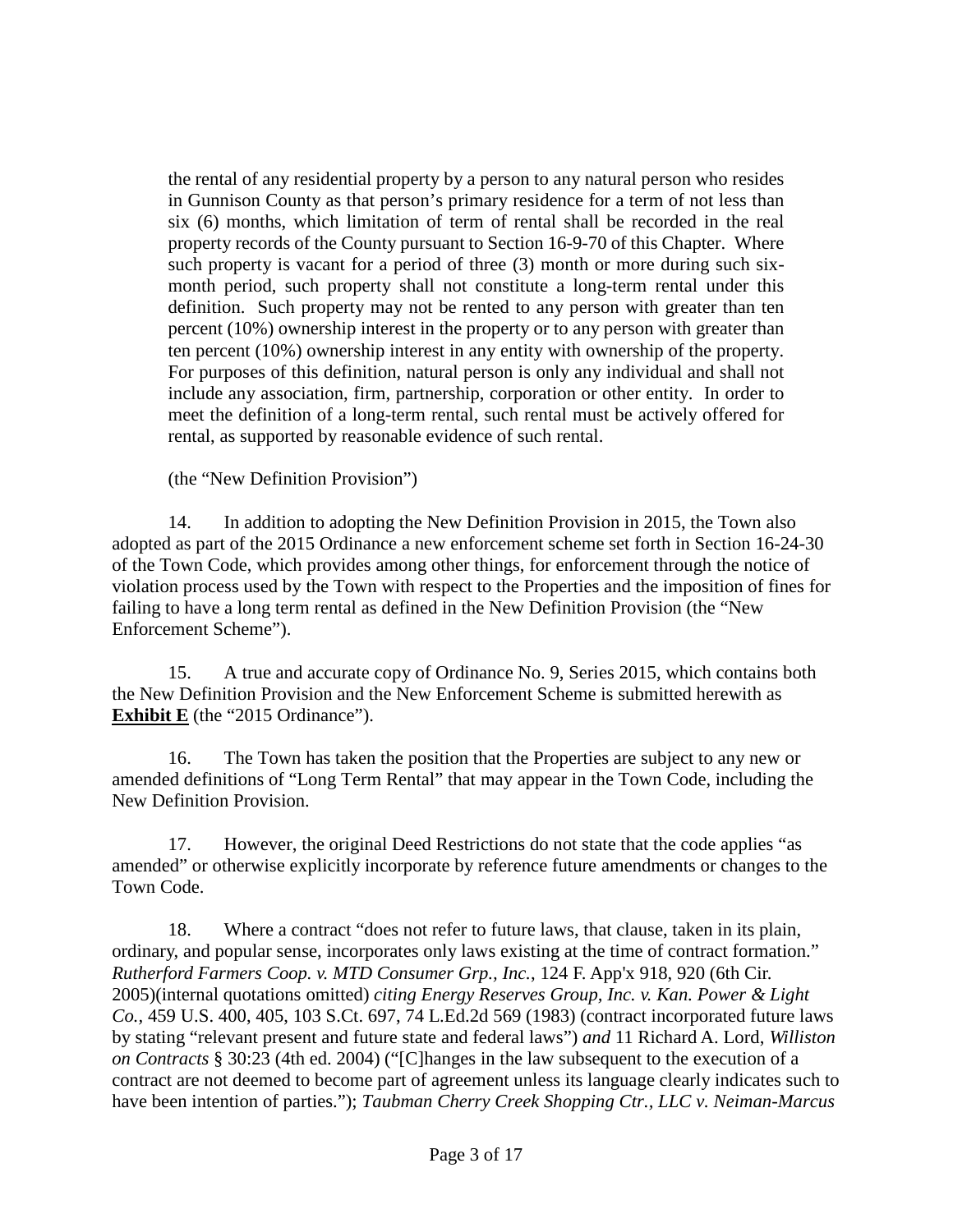*Grp., Inc.*, 251 P.3d 1091, 1095 (Colo. App. 2010)(holding that parties were not bound by future amendments to arbitration act because, in part, "the parties do not expressly agree to be bound by future amendments"); *Kia Motors Am., Inc. v. Glassman Oldsmobile Saab Hyundai, Inc.*, 706 F.3d 733, 738 (6th Cir. 2013) (holding that, "Contracting parties are free to agree that their rights and duties will track the law as it changes, but because the terms of their bargain could be significantly altered, they must make their intent to do so clear" and concluding that a reference to construct new dealers "[a]s permitted by applicable law" does not include changes to applicable law but only the law applicable at the time of contract.)

19. Accordingly, the Properties are not bound by any amendments or modifications to the definitions of "long term rental" in the Town Code or new enforcement schemes, including without limitation the New Definition Provision or the New Enforcement Scheme in the 2015 Ordinance.

20. Mize maintains a separate dwelling area capable of being rented for a period of six months or more as a long term rental unit.

21. Sopris maintains a separate dwelling area capable of being rented for a period of six months or more as a long term rental unit.

22. The Properties are not being rented for a period of less than six months.

23. The definition of "maintain" as provided online by Merriam Webster is, "to keep in an existing state (as of repair, efficiency, or validity): preserve from failure or decline."

24. Sopris and Mize have kept their respective long term rental units in a state of repair consistent with or better than when originally constructed.

25. At all times the Properties have been in compliance with their respective Deed Restrictions.

26. To the extent that the Town believes that the deed restrictions are not clear, "Building restrictions and all restrictions as to the use or occupancy of real property shall be strictly construed…" C.R.S. § 38-34-103. "[I]n construing a building restriction, all doubts must be resolved against the restriction and in favor of free and unrestricted use of property." *Flaks v. Wichman*, 260 P.2d 737, 739 (Colo. 1953).

27. Further, the Town drafted the Deed Restrictions and contracts, such as the Deed Restrictions, are strongly construed against their drafter. *Cheyenne Mountain Sch. Dist. No. 12 v. Thompson*, 861 P.2d 711, 716 (Colo. 1993) (holding that, "In case of doubt, a contract is construed most strongly against the drafter.")

28. Sopris filed the timely appeal and supplement thereto submitted herewith as **Exhibit F** (collectively, the "Sopris Appeal")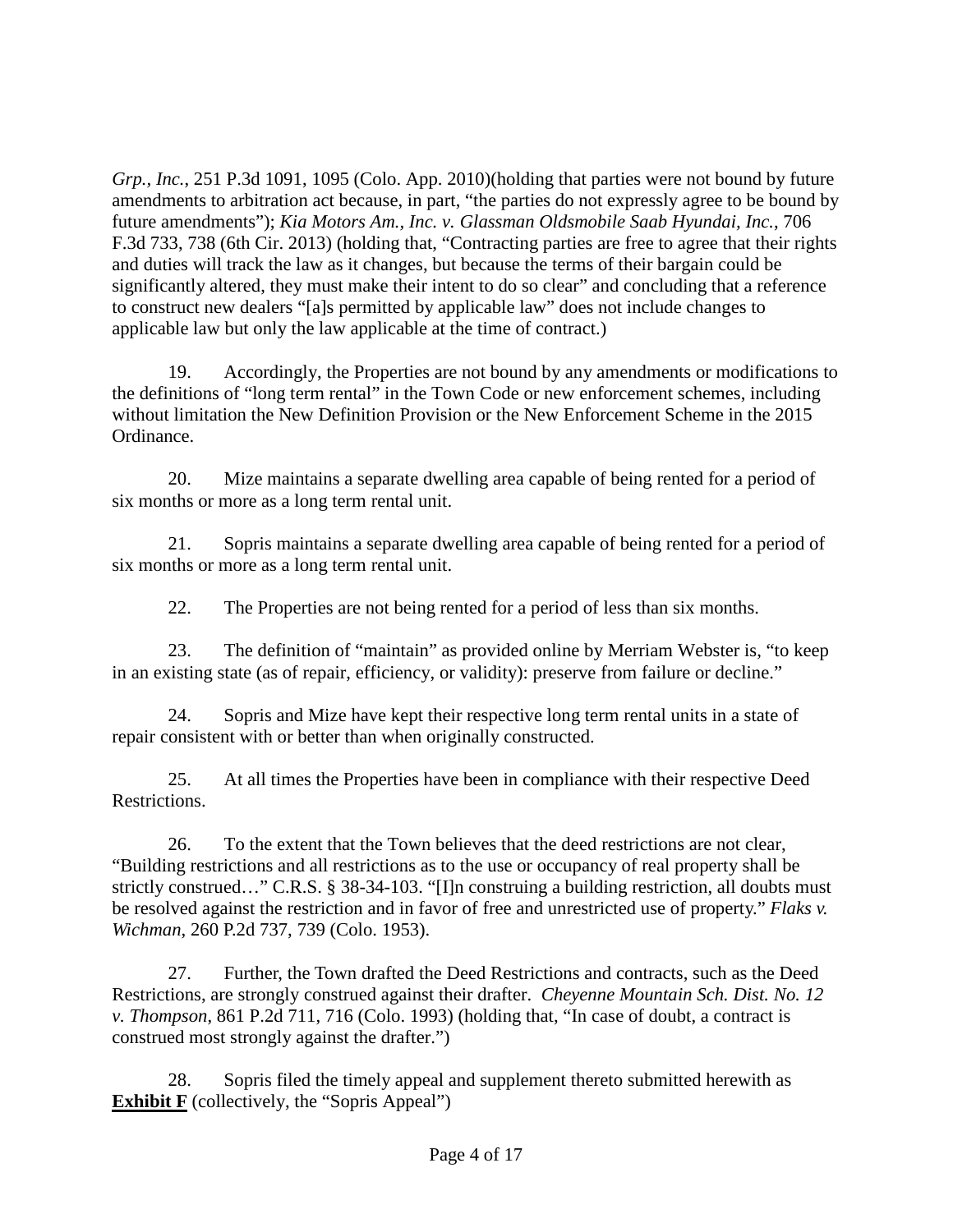29. Mize filed the timely appeal submitted herewith as **Exhibit G** (the "Mize Appeal").

30. Dara MacDonald in her official capacity as Town Manager scheduled hearings on these appeals for October 13, 2016.

31. At the time scheduled for the hearing, counsel for Sopris and Mize and Mr. Bob Gillie, Building and Zoning Director for the Town of Crested Butte presented proposed settlement agreements for these respective disputes to Ms. MacDonald.

32. The settlement agreements had been negotiated on behalf of the town by Mr. Gillie and the Town's specially retained municipal counsel Barbara Green.

33. No admissible evidence was introduced at the hearing.

34. Dara MacDonald in her official capacity as Town Manager provided a Notice of Decision with respect to each matter dated November 4, 2016, which notices of decision are incorporated herein as **Exhibits H and I** (the "Notices of Decision").

35. The only conclusion in the Notices of Decision is that, "While I appreciate the efforts of both parties to reach a settlement, I will not accept the proposed Settlement Agreement. It is hereby determined that the Notice of Violation is affirmed."

36. The Notices of Decision contain no findings of fact.

37. The Notices of Decision contain no conclusions of law.

38. The Notices of Decision state no basis for the affirmation of the respective Notices of Violation.

39. The Notices of Decision contain no references or citation to the record.

40. The Notices of Violation did not constitute evidence at the hearing and could not serve as the singular basis for the Notices of Decision.

41. There is no record other than the written appeals provided by counsel for Mize and Sopris and the Notices of Violation.

42. The Deed Restrictions provide for enforcement by action in a Court.

43. The Deed Restrictions do not provide that they are enforceable pursuant to the Town Code's New Enforcement Scheme or other subsequently adopted enforcement schemes unilaterally implemented by the Town.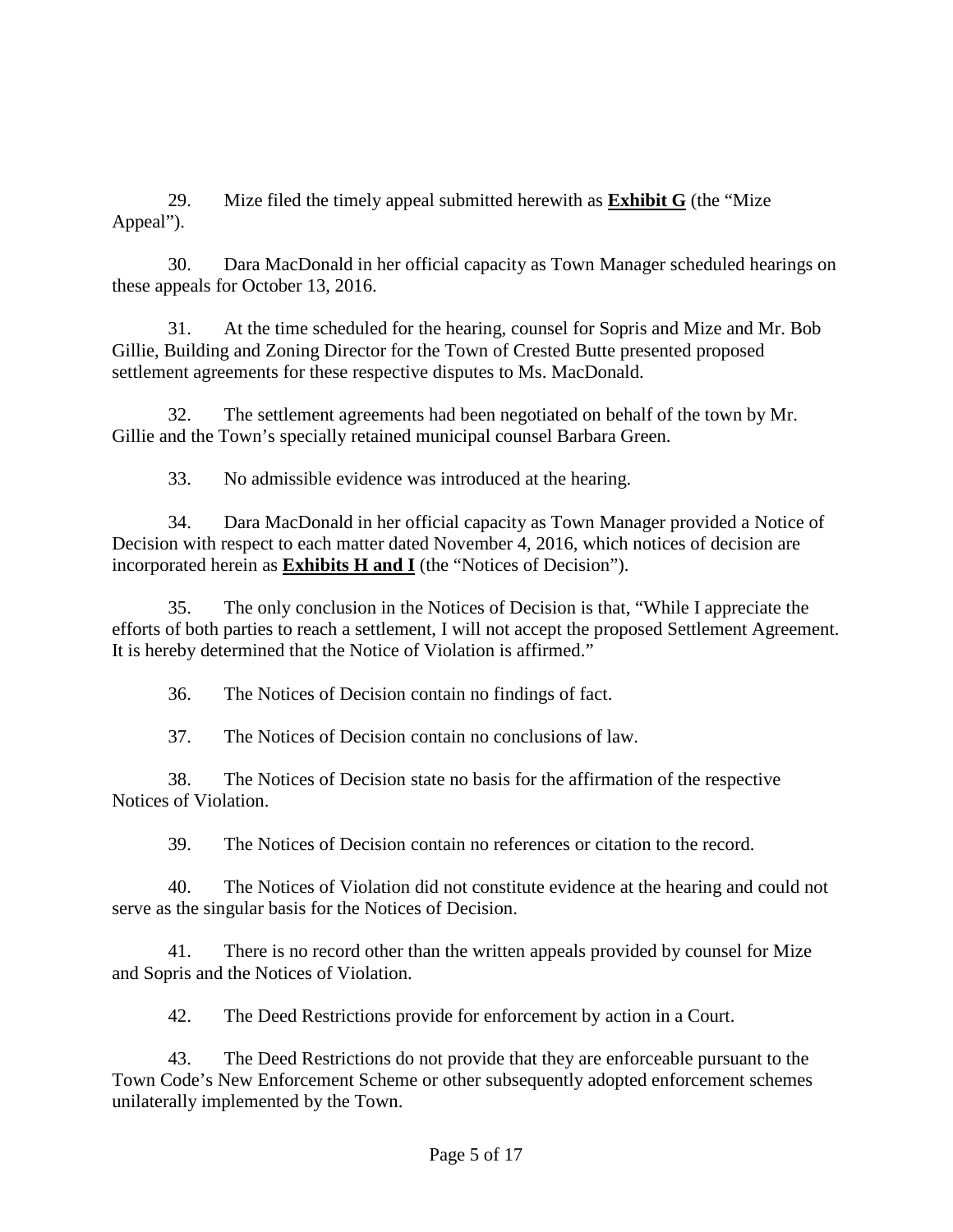44. The owners of the Properties have a right to maintain the accessory dwelling, which is a vested contract right, subject only to the provisions of the Deed Restrictions, which Deed Restrictions did not incorporate by reference the 2015 Ordinance.

45. In light of the Notices of Decision, Plaintiffs entered into leases that are one year leases. Plaintiffs provided those leases to the Town for approval, but the Town failed to respond. These leases were legally sufficient pursuant to the Deed Restrictions, and Plaintiffs were entitled to enter into these leases pursuant to the Deed Restrictions. Upon information and belief, the Town rejected the leases and intends to pursue enforcement under the 2015 Ordinance.

# **III. CLAIMS**

## **A. FIRST CLAIM: DECLARATORY JUDGMENT THAT THE 2015 ORDINANCE DOES NOT APPLY TO THE DEED RESTRICTIONS ON THE PROPERTIES**

46. Plaintiffs incorporate herein by this reference paragraphs 1 through 45 above.

47. Colorado's Uniform Declaratory Judgments Law and Rules of Civil Procedure provide that:

Courts of record within their respective jurisdictions have power to declare rights, status, and other legal relations whether or not further relief is or could be claimed. No action or proceeding shall be open to objection on the ground that a declaratory judgment or decree is prayed for. The declaration may be either affirmative or negative in form and effect; and such declarations shall have the force and effect of a final judgment or decree

Any person interested under a deed, will, written contract or other writings constituting a contract, or whose rights, status, or other legal relations are affected by a statute, municipal ordinance, contract, or franchise, may have determined any question of construction or validity arising under the instrument, statute, ordinance, contract, or franchise and obtain a decoration of rights, status, or other legal relations thereunder

C.R.S. § 13-51-101 et seq.; accord C.R.C.P. 57.

48. An actual and justiciable controversy presently exists between Plaintiffs and the Town concerning their rights and legal relations under the Deed Restrictions, which are a contract or other writing.

49. The Sopris Deed Restriction provides that, "a long-term rental unit as defined by the Crested Butte Municipal Code will be maintained on the property."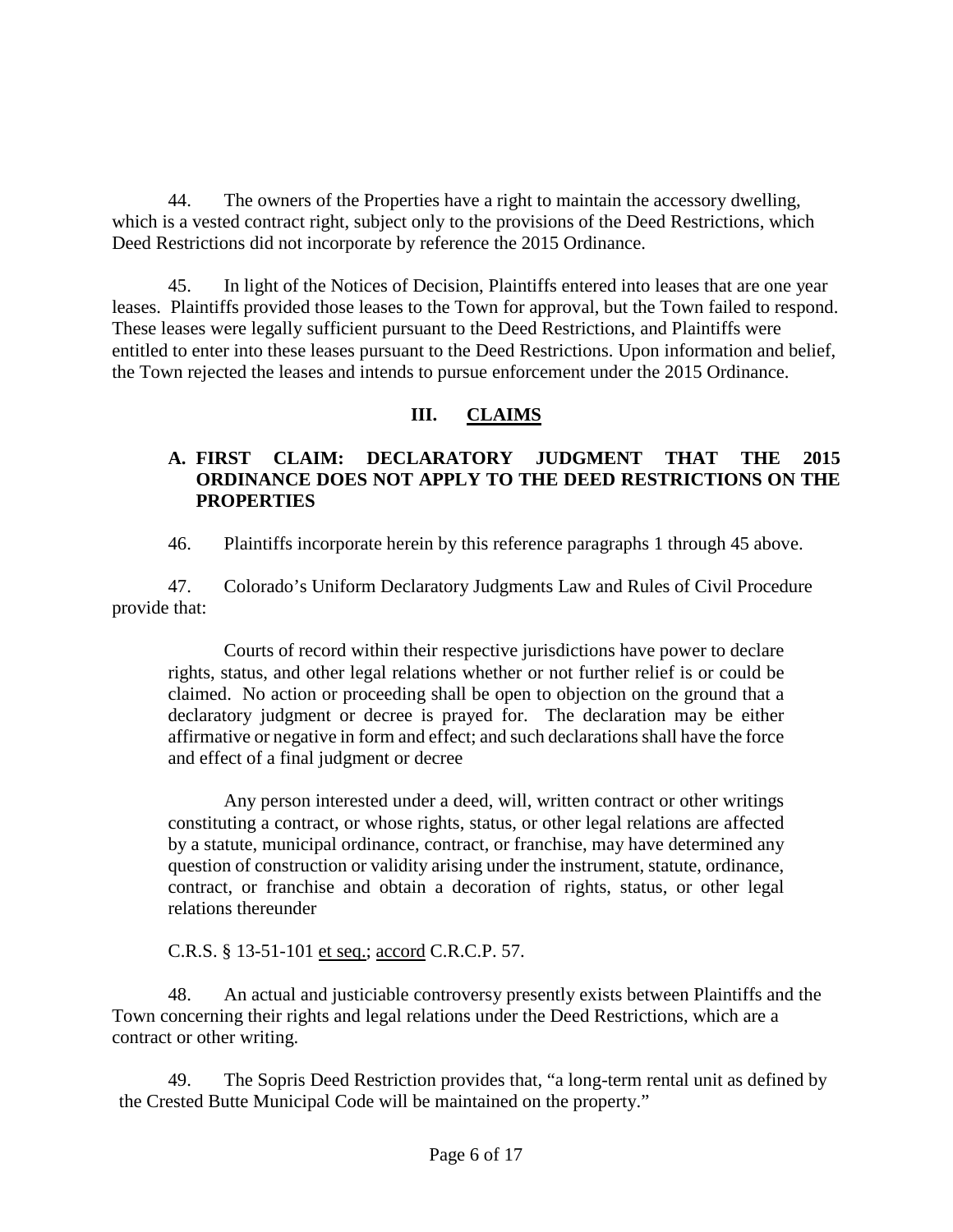50. The Mize Deed Restriction provides that, "A long term rental unit as defined by the Crested Butte Municipal Code must be maintained on the property."

51. With respect to remedies, both Deed Restrictions provide:

3. Remedies. In addition to any other remedy provided by law for the enforcement of this Agreement creating Restrictive Covenants, the Town shall be entitled to the remedies of specific enforcement and/or injunctive relief, and further, the Town shall be entitled to an award of reasonable attorney's fees in the successful prosecution or defense of any action to enforce this Agreement.

52. "The law at the time the contract was entered into governs a contract with a municipality." *Colowyo Coal Co. v. City of Colorado Springs*, 879 P.2d 438, 442–43 (Colo. App. 1994).

53. The 2015 Ordinance did not exist at the time the Deed Restrictions were entered.

54. Where a contract "does not refer to future laws, that clause, taken in its plain, ordinary, and popular sense, incorporates only laws existing at the time of contract formation." *See supra*,  $\llbracket$  18 (setting for numerous cases in support of this legal axiom).

55. The only definition of "long term rental" relevant to the Deed Restrictions was the definition in the Town Code at the time the Deed Restrictions were executed.

56. The Deed Restrictions do not, as a matter of contract, obligate the owners of the Properties to comply with the 2015 Ordinance, including the New Definition Provision or the New Enforcement Scheme.

57. Application of the 2015 Ordinance to the Properties is invalid and improper.

58. Because the 2015 Ordinance does not apply to the Deed Restrictions as a matter of contract law, imposition of the 2015 Ordinance on the Properties and the Deed Restrictions, thereby requiring the Plaintiffs to rent out the units and otherwise comply with the 2015 Ordinance, would be unconstitutional as it would impair existing contracts, would be impermissibly retroactive, would violate Colorado's rent control statute, and would otherwise deprive them of their legal nonconforming uses. *See* Colo. Const. art. II, § 11 *and* U.S. Const. art. 1 § 10, cl. 1 (prohibiting impairment of contracts and retroactive application of the law); *see City of Golden v. Parker*, 138 P.3d 285, 289 (Colo. 2006)(holding that local government ordinances are prohibited from violating these constitutional provisions); *see* C.R.S. § 38-12-301 (prohibiting certain rent control).

59. Plaintiffs hereby seek a judicial determination and declaration pursuant to C.R.S. § 13-51-101 et seq. and C.R.C.P. 57 that: (a) the Town is bound by the terms of the Deed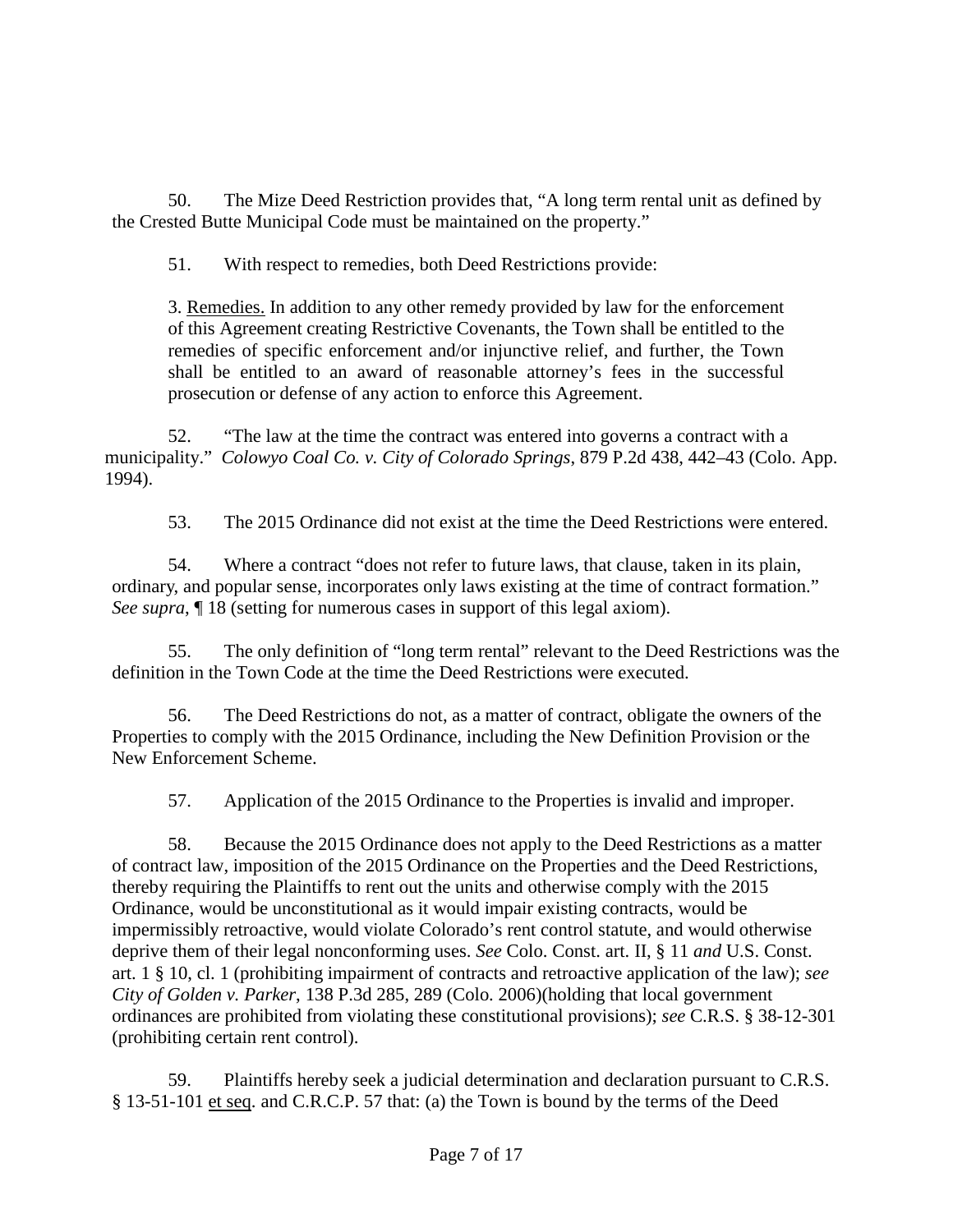Restrictions, (b) the 2015 Ordinance does not apply to the Properties or the Deed Restrictions, (c) Plaintiffs are in compliance with the Deed Restrictions because they have maintained units that are able to be rented for a period of six months or longer and are not, in fact, being rented for less than six months, and (d) the proceedings pursuant to the 2015 Ordinance were invalid, the Notices of Decision are invalid, and the fines and liens imposed are invalid.

### **B. SECOND CLAIM: DECLARATORY JUDGMENT THAT THE DEED RESTRICTIONS ARE NOT SUBJECT TO THE NEW DEFINITION PROVISION IN THE 2015 ORDINANCE (IN THE ALTERNATIVE TO THE FIRST CLAIM)**

60. Plaintiffs incorporate herein by this reference paragraphs 1 through 59.

61. Because the 2015 Ordinance contains a severability provision, Plaintiffs plead this claim in the alternative to the first claim to account for the possibility that the Court may conclude under the first claim that the Enforcement Scheme under the 2015 Ordinance is applicable if severed from the New Definition Provision and may, under this second claim, conclude that the Definition Provision of the 2015 Ordinance is not enforceable against the Properties.

62. Colorado's Uniform Declaratory Judgments Law and Rules of Civil Procedure provide that:

Courts of record within their respective jurisdictions have power to declare rights, status, and other legal relations whether or not further relief is or could be claimed. No action or proceeding shall be open to objection on the ground that a declaratory judgment or decree is prayed for. The declaration may be either affirmative or negative in form and effect; and such declarations shall have the force and effect of a final judgment or decree

Any person interested under a deed, will, written contract or other writings constituting a contract, or whose rights, status, or other legal relations are affected by a statute, municipal ordinance, contract, or franchise, may have determined any question of construction or validity arising under the instrument, statute, ordinance, contract, or franchise and obtain a decoration of rights, status, or other legal relations thereunder

C.R.S. § 13-51-101 et seq.; accord C.R.C.P. 57.

63. An actual and justiciable controversy presently exists between Plaintiffs and the Town concerning their rights and legal relations under the Deed Restrictions, which are a contract or other writing.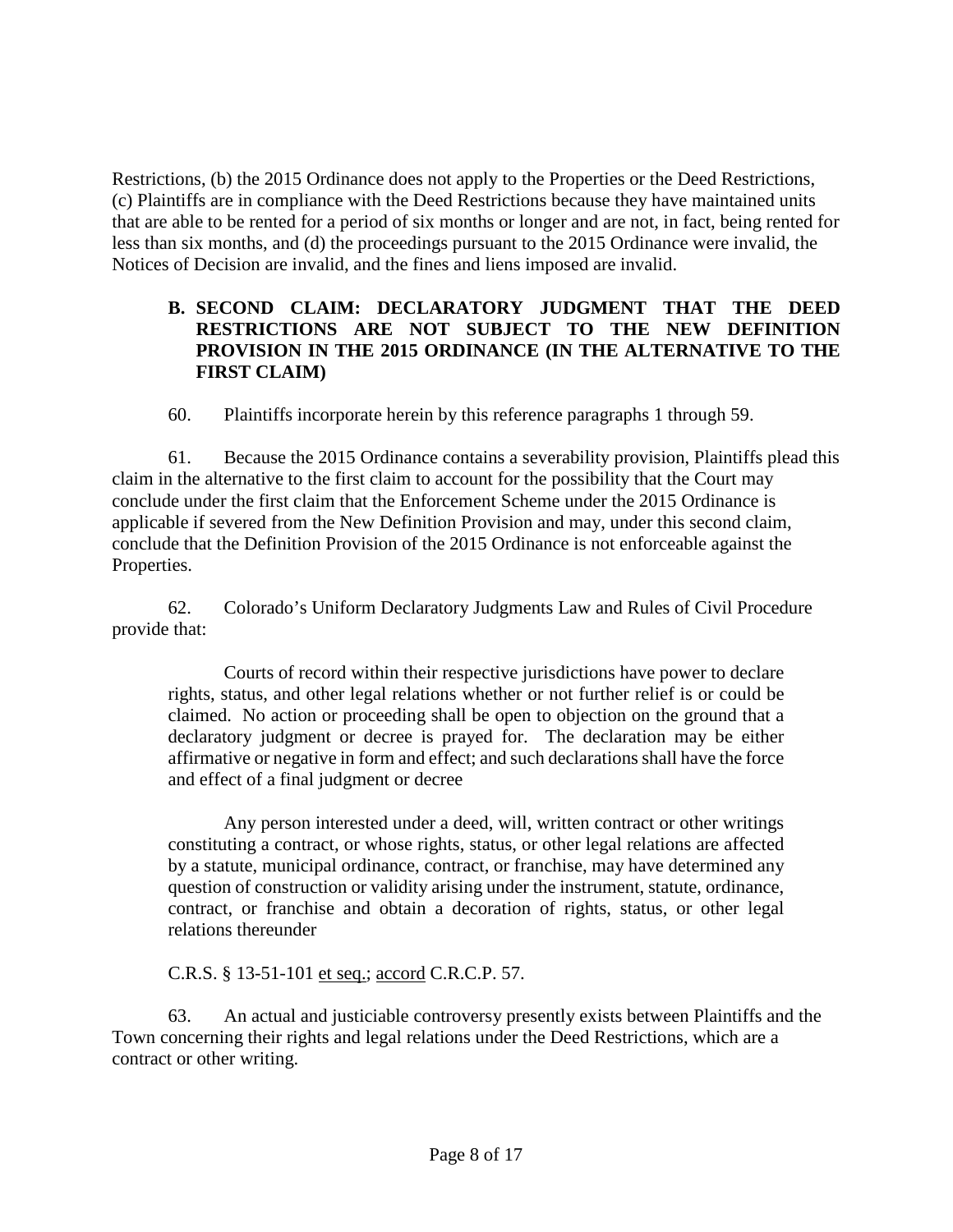64. The Sopris Deed Restriction provides that, "a long-term rental unit as defined by the Crested Butte Municipal Code will be maintained on the property."

65. The Mize Deed Restriction provides that, "A long term rental unit as defined by the Crested Butte Municipal Code must be maintained on the property."

66. "The law at the time the contract was entered into governs a contract with a municipality." *Colowyo Coal Co. v. City of Colorado Springs*, 879 P.2d 438, 442–43 (Colo. App. 1994).

67. Where a contract "does not refer to future laws, that clause, taken in its plain, ordinary, and popular sense, incorporates only laws existing at the time of contract formation." *See supra*, ¶ 18 (setting for numerous cases in support of this legal axiom).

68. The language in the Deed Restrictions does not require that the Properties are constantly rented or that they otherwise comply with the New Definition Provision in the 2015 Ordinance but rather that they are maintained in such a manner that they could be rented for a period of 6 months or more and that they are not rented, in fact, for a period of less than six months.

69. Plaintiffs hereby seek a judicial determination and declaration pursuant to C.R.S. § 13-51-101 et seq. and C.R.C.P. 57 that: (a) the New Definition Provision does not apply, (b) Plaintiffs are in compliance with the Deed Restrictions because they have maintained units able to be rented for a period of six months or longer and are not, in fact, renting the Properties for a period of less than six months, and (c) the Notices of Decision are invalid and any lien and fine imposed by the Town on the Properties pursuant to the 2015 Ordinance is invalid.

## **C. THIRD CLAIM: C.R.C.P. 106(a)(4) (IN THE ALTERNATIVE TO THE FIRST CLAIM FOR RELIEF)**

70. Plaintiffs incorporate herein by this reference paragraphs 1 through 69.

71. C.R.C.P. 106(a)(4) provides for judicial review "Where any governmental body or officer or any lower judicial body exercising judicial or quasi-judicial functions has exceeded its jurisdiction or abused its discretion, and there is no plain, speedy and adequate remedy otherwise provided by law."

72. The Notices of Decision constitute an exercise of judicial or quasi-judicial functions by a governmental body or officer or lower judicial body.

73. Through the Notices of Decision and related proceedings, Dara MacDonald as Town Manager for the Town acted as an officer exercising judicial or quasi-judicial functions.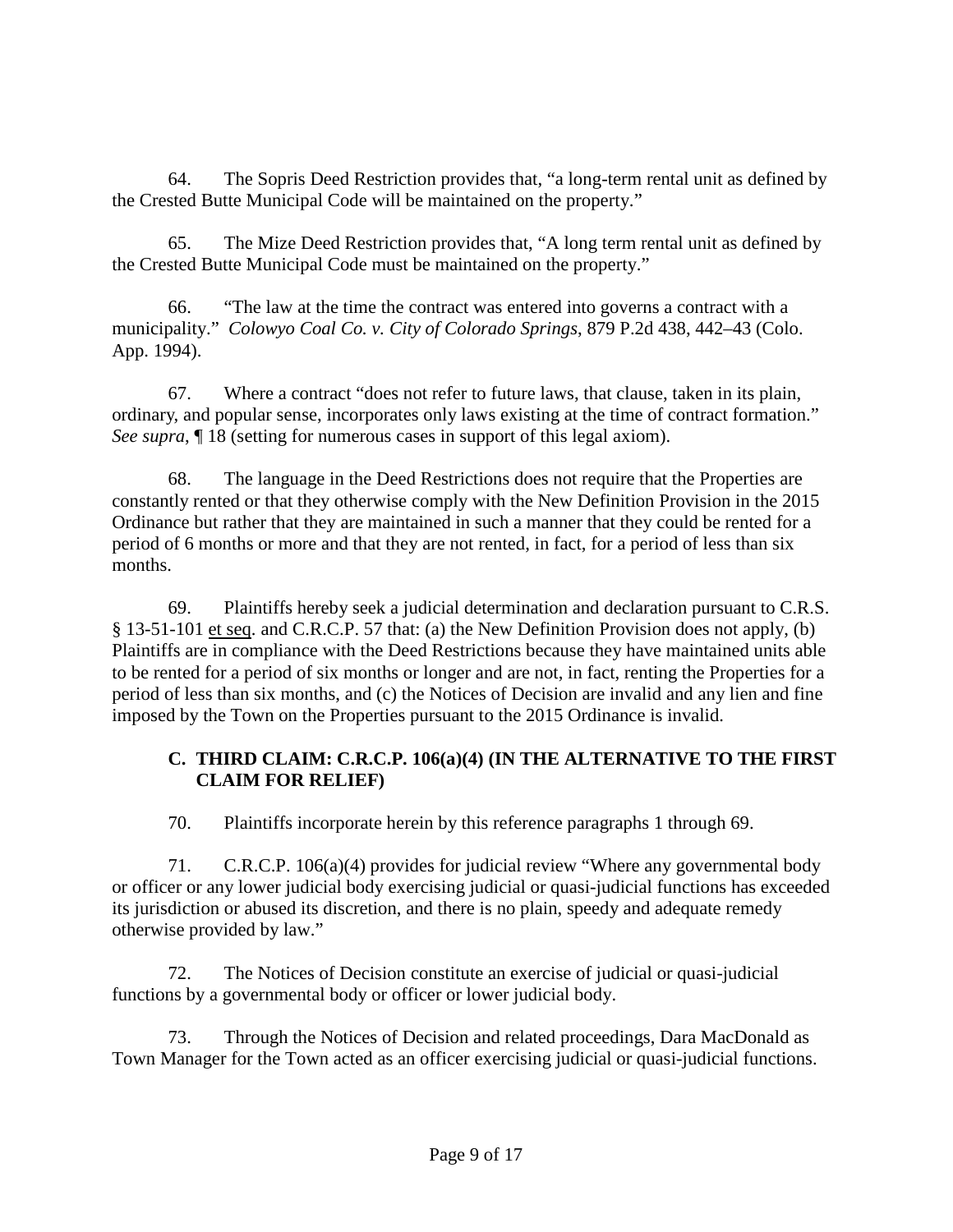74. Through the Notices of Decision and related proceedings, the Town, through its town manager, was a governmental body exercising judicial or quasi-judicial functions.

75. The Town had no authority to enforce the Deed Restrictions through the 2015 Ordinance scheme because, among other things, the Deed Restrictions limited enforcement to judicial proceedings in Court and the 2015 Ordinance does not apply to the Properties.

76. The Notices of Decision apply the New Definition Provision contained in the 2015 Ordinance to the Properties, which is contrary to the terms of the Deed Restrictions.

77. Application of the New Definition Provision in the 2015 Ordinance is unconstitutional as it impairs existing contracts, is impermissibly retroactive, and would violate Colorado's rent control statute. *See* Colo. Const. art. II, § 11 *and* U.S. Const. art. 1 § 10, cl. 1 (prohibiting impairment of contracts and retroactive application of the law); *see City of Golden v. Parker*, 138 P.3d 285, 289 (Colo. 2006)(holding that local government ordinances are prohibited from violating these constitutional provisions); *see* C.R.S. § 38-12-301 (prohibiting certain rent control)

78. The Notices of Decision and, in particular, application of the New Definition Provision to the Properties, are an abuse of discretion because, among other reasons, the decisions were not based on the record, the Town created no record that would support the decisions, the decisions were a rejection of the settlement agreements and were not a finding based on the merits, there are no findings of fact or conclusions of law in the decisions, the Deed Restrictions may not be enforced under the 2015 Ordinance, and it would be an abuse of discretion to find that the Deed Restrictions adopt the New Definition Provision, the New Enforcement Scheme or any other provision of the new 2015 Ordinance.

79. There is no plain, speed or adequate remedy otherwise provided by law.

80. Plaintiffs have exhausted all remedies with the Town.

81. A remand is not appropriate relief because the Town does not have jurisdiction over enforcement of the Deed Restrictions.

82. Plaintiffs request an Order of the Court finding, ordering and declaring that: (a) this matter falls within the purview of C.R.C.P. 106(a)(4), (b) the Notices of Decision constitute an abuse of discretion, (c) the Town does not have the authority to enforce the Deed Restrictions through its enforcement scheme under the 2015 Ordinance; (d) the Deed Restrictions only require that Plaintiffs maintain a housing unit able to be rented for a period of six months or more that are not, in fact, being rented for a period of less than six months, (e) the New Definition Provision or any future amendments to the Town Code regarding "long term rentals" will not apply to the Properties, (f) Plaintiffs are in compliance with the Deed Restrictions because they have maintained units able to be rented for a period of six months or more and are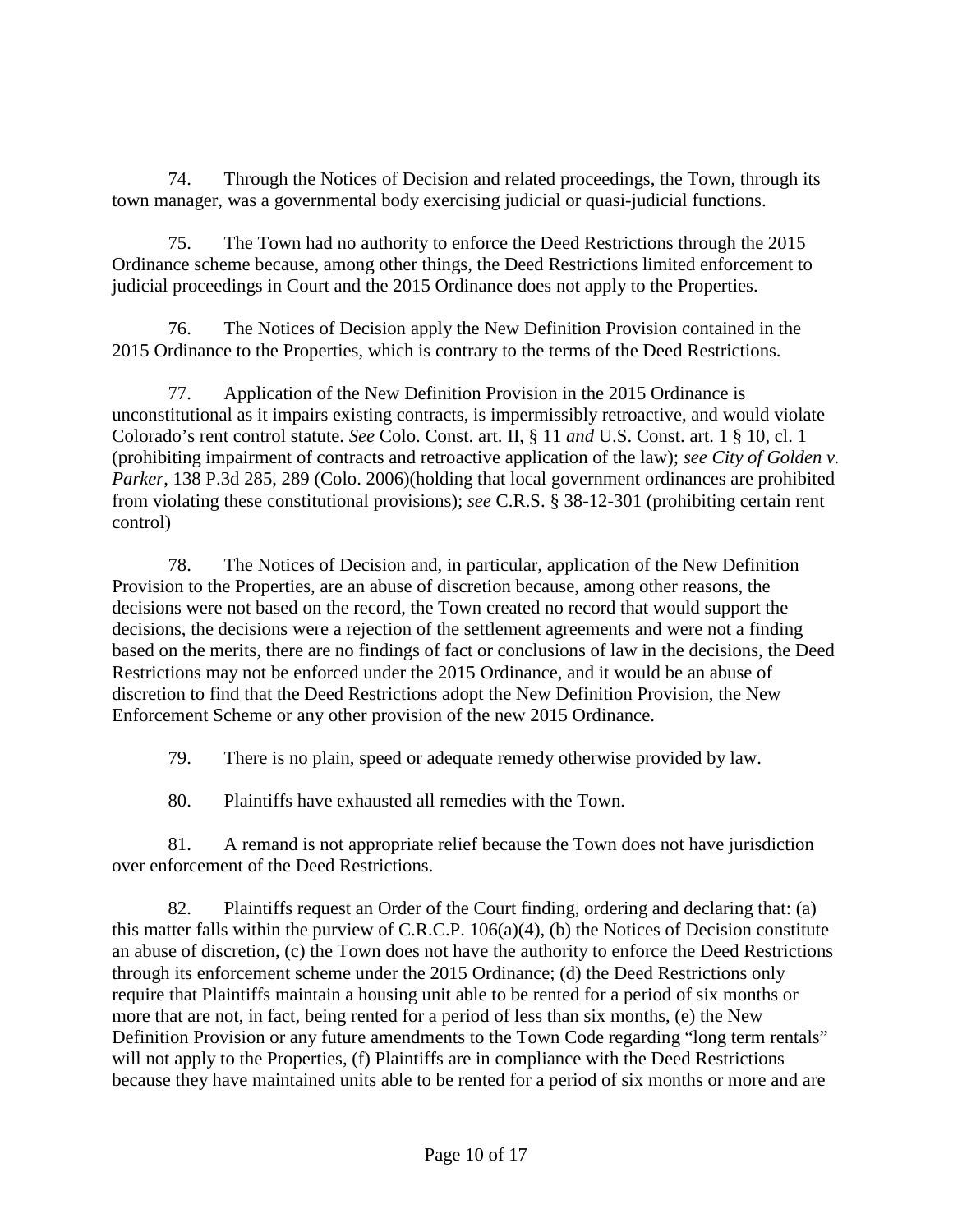not, in fact, renting the Properties for a period of less than six months, and (g) the fine and lien imposed by the Town in this matter is invalid.

### **D. FOURTH CLAIM: DECLARATORY JUDGMENT THAT APPLICATION OF NEW DEFINITION PROVISION VIOLATES C.R.S. § 38-12-301 (IN THE ALTERNATIVE TO THE FIRST, SECOND AND THIRD CLAIM FOR RELIEF)**

83. Plaintiffs incorporate herein by this reference paragraphs 1 through 82.

84. Colorado's Uniform Declaratory Judgments Law and Rules of Civil Procedure provide that:

Courts of record within their respective jurisdictions have power to declare rights, status, and other legal relations whether or not further relief is or could be claimed. No action or proceeding shall be open to objection on the ground that a declaratory judgment or decree is prayed for. The declaration may be either affirmative or negative in form and effect; and such declarations shall have the force and effect of a final judgment or decree

Any person interested under a deed, will, written contract or other writings constituting a contract, or whose rights, status, or other legal relations are affected by a statute, municipal ordinance, contract, or franchise, may have determined any question of construction or validity arising under the instrument, statute, ordinance, contract, or franchise and obtain a decoration of rights, status, or other legal relations thereunder

C.R.S. § 13-51-101 et seq.; accord C.R.C.P. 57.

85. C.R.S. § 38-12-301 provides that, "no county or municipality may enact any ordinance or resolution that would control rent on either private residential property or a private residential housing unit."

86. The Town is a "municipality" within the meaning of C.R.S. § 38-12-301. C.R.S. § 38-12-302.

87. The New Definition Provision provides, in part, that a long term rental unit must be rented and must be actually occupied by a local.

88. Requiring that the unit is rented and is rented to a person that occupies the unit effectively controls the rental value for the properties by limiting the market for the unit to rental rates that can be afforded by locals. To avoid noncompliance, the rent will need to be continuously lowered to a point where someone will rent it, even if that falls to zero. This is rent control.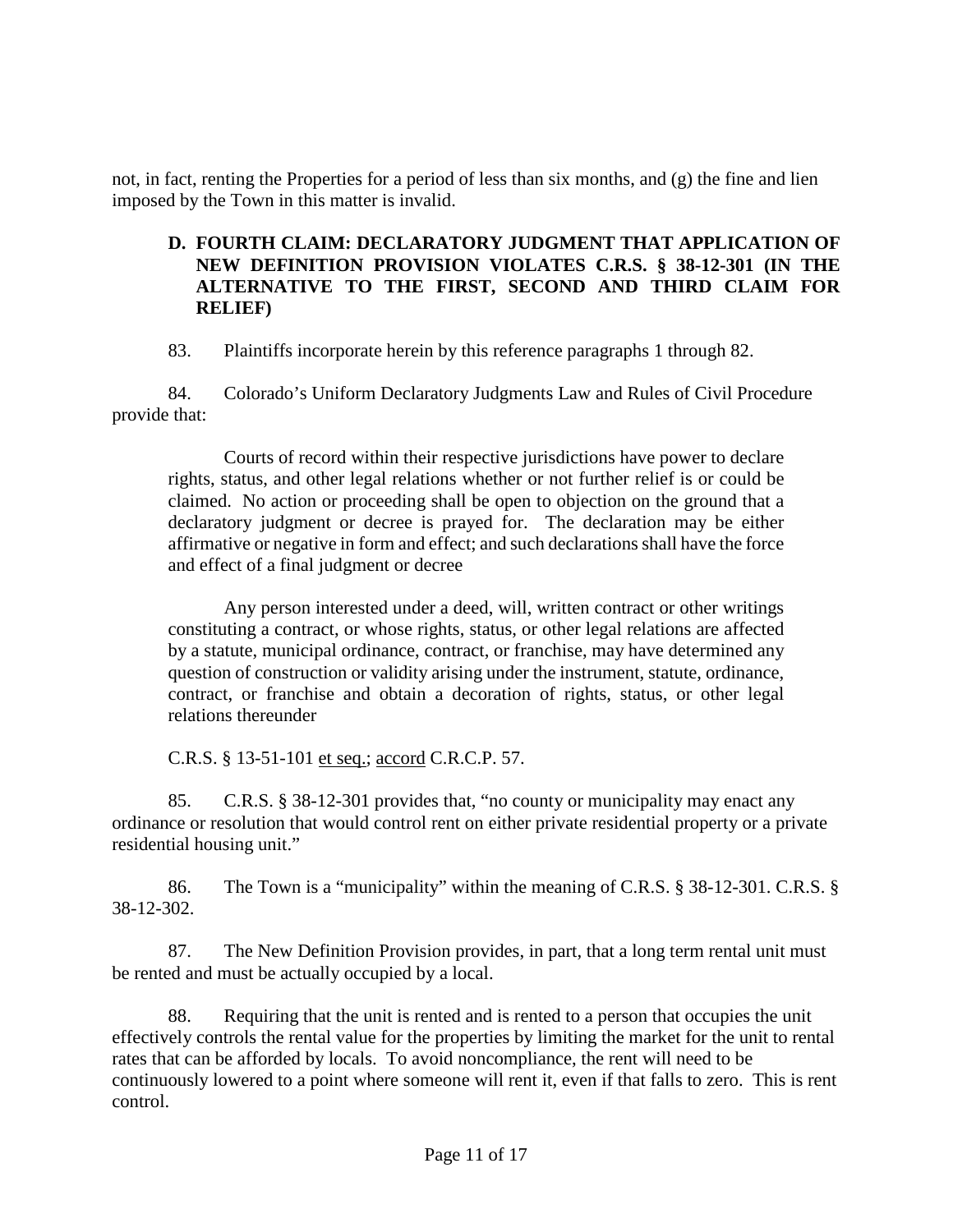89. The New Definition Provision operates, "to suppress rental values below their market values." *Town of Telluride v. Lot Thirty-Four Venture, L.L.C.*, 3 P.3d 30, 35 (Colo. 2000), *as modified on denial of reh'g* (Feb. 26, 2000).

90. The restrictions set out in the New Definition Provision operate to reduce the number of options available to Plaintiffs in the use of their properties from what they had agreed to under the Deed Restrictions. *See Lot Thirty-Four Venture, L.L.C. v. Town of Telluride*, 976 P.2d 303, 307 (Colo. App. 1998), *aff'd*, 3 P.3d 30 (Colo. 2000), *as modified on denial of reh'g* (Feb. 26, 2000)(holding that an ordinance that reduced the number of options from what was contractually agreed was a rent control measure).

91. Because the Deed Restrictions did not contractually subject the properties to the New Definition Provision, the application of the New Definition Provision to the Properties violates C.R.S. § 38-12-301.

92. Nevertheless, the Town, through the Notices of Decision issued by Dara MacDonald as town manager, seek to impose a fine for failing to comply with the New Definition Provision.

93. The Notices of Decision impose, for the first time, the New Definition Provision on the Properties.

94. In view of the foregoing allegations, an actual and justiciable controversy presently exists between Plaintiffs and the Town and Dara MacDonald as town manager concerning the application of the New Definition Provision to the Properties in contravention of C.R.S. § 38-12-301.

95. Plaintiffs seek a judicial determination and declaration pursuant to C.R.S. § 13- 51-101 et seq. and C.R.C.P. 57 that the application of the New Definition Provision to the Properties violates C.R.S. § 38-12-301 and is invalid if so applied.

96. A declaratory judgment is appropriate and will terminate this controversy.

## **E. FIFTH CLAIM: INVERSE CONDEMNATION (IN THE ALTERNATIVE TO THE FIRST THROUGH FOURTH CLAIM FOR RELIEF)**

97. Plaintiffs incorporate herein by this reference paragraphs 1 through 96.

98. Pursuant to their respective Deed Restrictions, the Properties were not subject to the most current versions of the Town Code relating to long term rentals. Plaintiffs first became subject to the New Definition Provision when they received their respective Notice of Decision.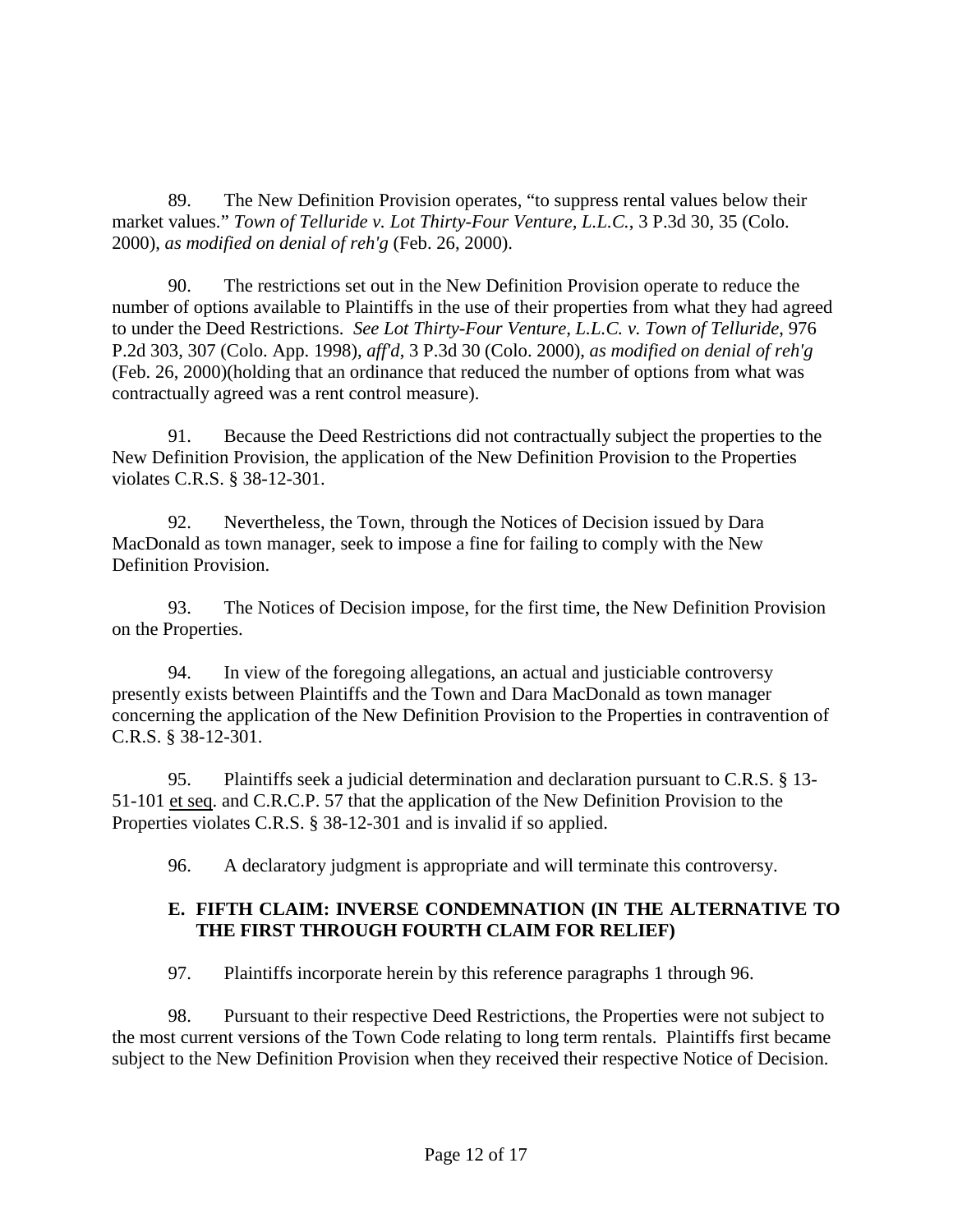99. Plaintiffs have a vested interest in the use of their Properties for long term rentals on all terms that are not contrary to the Deed Restrictions. Plaintiffs have a vested right to maintain an accessory dwelling unit consistent with the Deed Restrictions. Plaintiffs have a vested right in the use of their Properties as they see fit under the federal and state constitution. Under the Deed Restrictions, Plaintiffs have a right to choose the rental value regardless of its relation to market value or the market value for locals.

100. The Town has taken or damaged the property interest of Mize and Sopris by, among other things, imposing the requirements of the New Definition Provision and other provisions of the 2015 Ordinance, which include, among other things:

- a. Certain obligations to keep their long term rental units rented at all times that did not exist under their respective deed restrictions;
- b. Certain obligations to keep their long term rental units occupied and to keep them occupied by locals; and
- c. Limitations on who Mize and Sopris may rent to, which limitations did not exist under their respective deed restrictions, and which limitations substantially reduce the value of their Property and rental values.

101. The right to rent pursuant to the Deed Restrictions is unique or special and the 2015 Ordinance does not apply to the general public but specifically targets a select group of individuals with deed restriction agreements with the town. For example, the Plaintiffs were contractually entitled to enter into the leases, such as the current leases, under the Deed Restrictions.

102. The Town enacted the New Definition Provision for a public purpose, including without limitation such reasons as enunciated by the Town and also for the purpose of providing affordable housing to locals.

103. Plaintiffs did not receive just compensation for the imposition of the 2015 Ordinance. Specifically, but without limitation, a fine was imposed upon Plaintiffs at the same time that the Town imposed such requirements.

104. The Town has the power of eminent domain.

105. The Town has not exercised the power of eminent domain with respect to the Mize Property or the Sopris Property.

106. Article II, Section 15 of the Colorado Constitution provides, in part, that, "Private property shall not be taken or damaged, for public or private use, without just compensation." Defendants have violated this provision by taking and damaging Plaintiffs' property for public purpose without paying just compensation.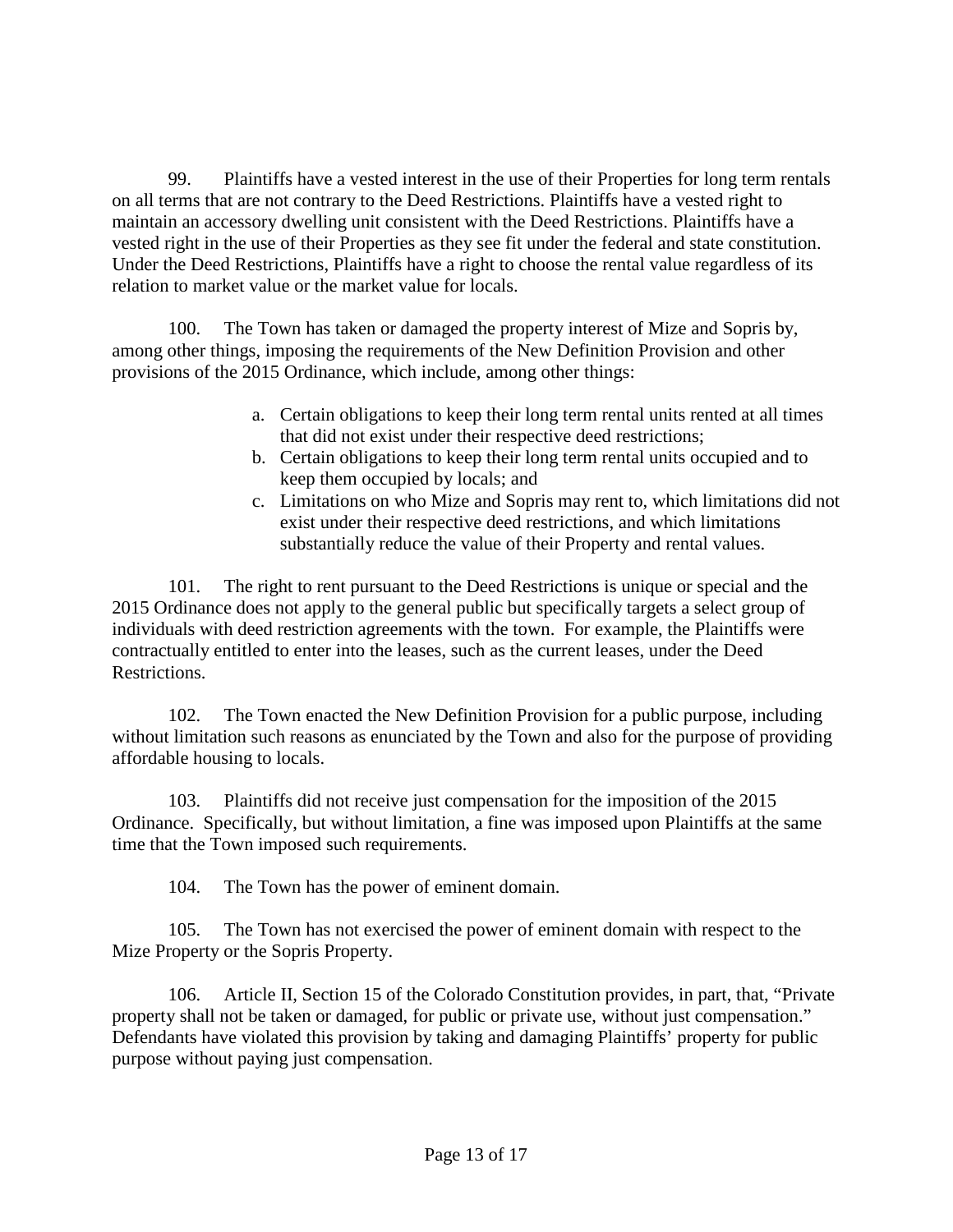107. The imposition of the 2015 Ordinance on the Properties constitutes a physical entry and invasion by the Town of the Properties because Plaintiffs are required under the 2015 Ordinance to keep the units permanently rented to individuals that meet specifications set by the Town, which is contrary to Plaintiffs' obligation in their Deed Restrictions.

108. The imposition of the 2015 Ordinance constitutes a physical invasion of the Properties because the Town is mandating that individuals are in such units when they would not otherwise be. The entries by these long term renters constitutes a physical entry by the Town, who is obligating Plaintiffs to place such persons in such units.

109. The imposition of the 2015 Ordinance on the Properties constitutes a physical ouster of Plaintiffs and physical intrusion on Plaintiffs' Property because Plaintiffs are now required to keep the units permanently rented to individuals they were not required to rent to under their Deed Restrictions.

110. The imposition of the 2015 Ordinance constitutes a legal interference with the physical use, possession, or enjoyment of the Plaintiffs' Properties because Plaintiffs are now required to rent the properties on a long term basis to individuals to whom they were not previously required to rent and when they were not previously required to rent to anyone.

111. The imposition of the 2015 Ordinance constitutes an interference with Plaintiffs' power of disposition of their respective Properties because the 2015 Ordinance contains provisions dictating who may be a lessee or renter that do not exist under Plaintiffs' deed restrictions.

112. The Town has substantially deprived Plaintiffs of the use and enjoyment of their long term rental units.

113. This condemnation occurred with the imposition of the Notices of Decision and shall continue unless and until the Court grants the relief requested in the first four claims for relief.

114. These actions by the Town caused damages to Plaintiffs in an amount to be determined at trial.

### **F. SIXTH CLAIM: SUBSTANTIVE DUE PROCESS VIOLATION UNDER 42 U.S.C. 1983 (IN THE ALTERNATIVE TO FIFTH CLAIM)**

115. Plaintiffs incorporate herein by this reference paragraphs 1 through 114.

116. "[T]he right to use one's own real property as one sees fit is a property right fully protected by the due process clause of the federal and state constitutions." Sundheim v. Bd. of Cty. Comm'rs of Douglas Cty., 904 P.2d 1337, 1346 (Colo. App. 1995), aff'd, 926 P.2d 545 (Colo. 1996)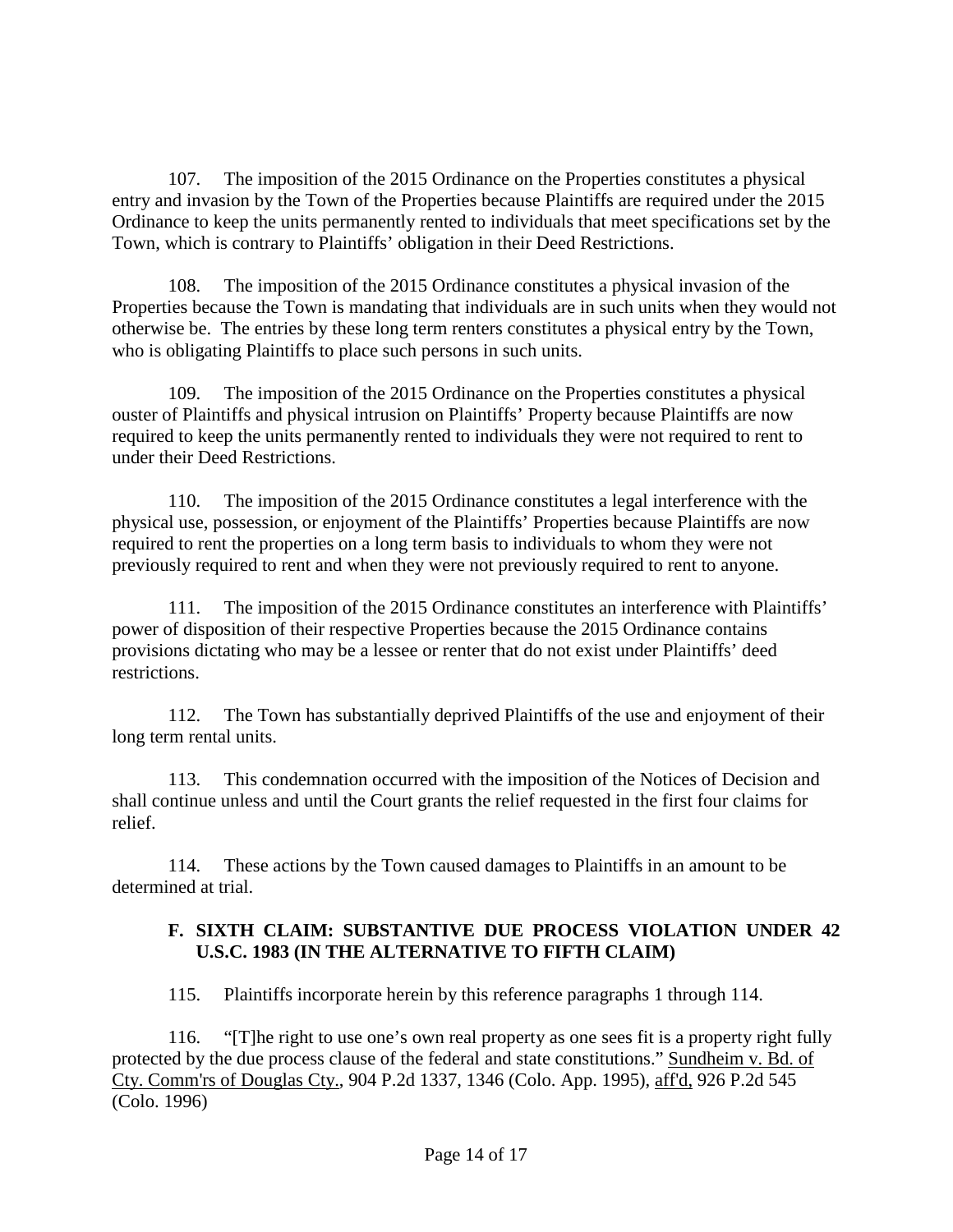117. Plaintiffs had the right to use their Properties, as protected by the due process clause of the federal and state constitutions, subject to the terms of the Deed Restriction, which only incorporated by reference the Original Code Provision.

118. Specifically, but without limitation, Plaintiffs are entitled to maintain a long term rental unit as defined by the Original Code Provision and to rent to individuals that are prohibited renters by the New Definition Provision.

119. Plaintiffs were legitimately entitled to residential uses consistent with the Deed Restrictions. The Deed Restrictions create a legitimate claim of entitlement to such uses.

120. The Deed Restrictions were created as part of the building permit process.

121. The right to use the Properties consistent with the Deed Restrictions is a vested property right owned by Plaintiffs. *Cf. Eason v. Bd. of Cty. Comm'rs of Cty. of Boulder*, 70 P.3d 600, 605 (Colo. App. 2003) (holding that a building permit is a vested property right protected by 42 U.S.C. 1983)

122. The 2015 Ordinance is not applied to the Properties as a matter of local police powers.

123. The 2015 Ordinance is not a zoning ordinance.

124. The 2015 Ordinance would not apply to the Properties as a matter of zoning alone.

125. The application of the New Definition Provision deprives Plaintiffs of their free and protected use of their real property and also deprives Plaintiffs of the uses to which they are entitled under the Deed Restrictions.

126. The application of the New Enforcement Scheme as set forth in the 2015 Ordinance also violates Plaintiffs' contracted limitation on enforcement rights as set forth in the Deed Restrictions.

127. The Notices of Decision apply the 2015 Ordinance without any legal or factual basis.

128. There is nothing in the record that supports the application of the 2015 Ordinance.

129. The Notices of Decision contain no articulated basis for the decisions and, therefore, the decisions are without any rational relationship to a legitimate government interest.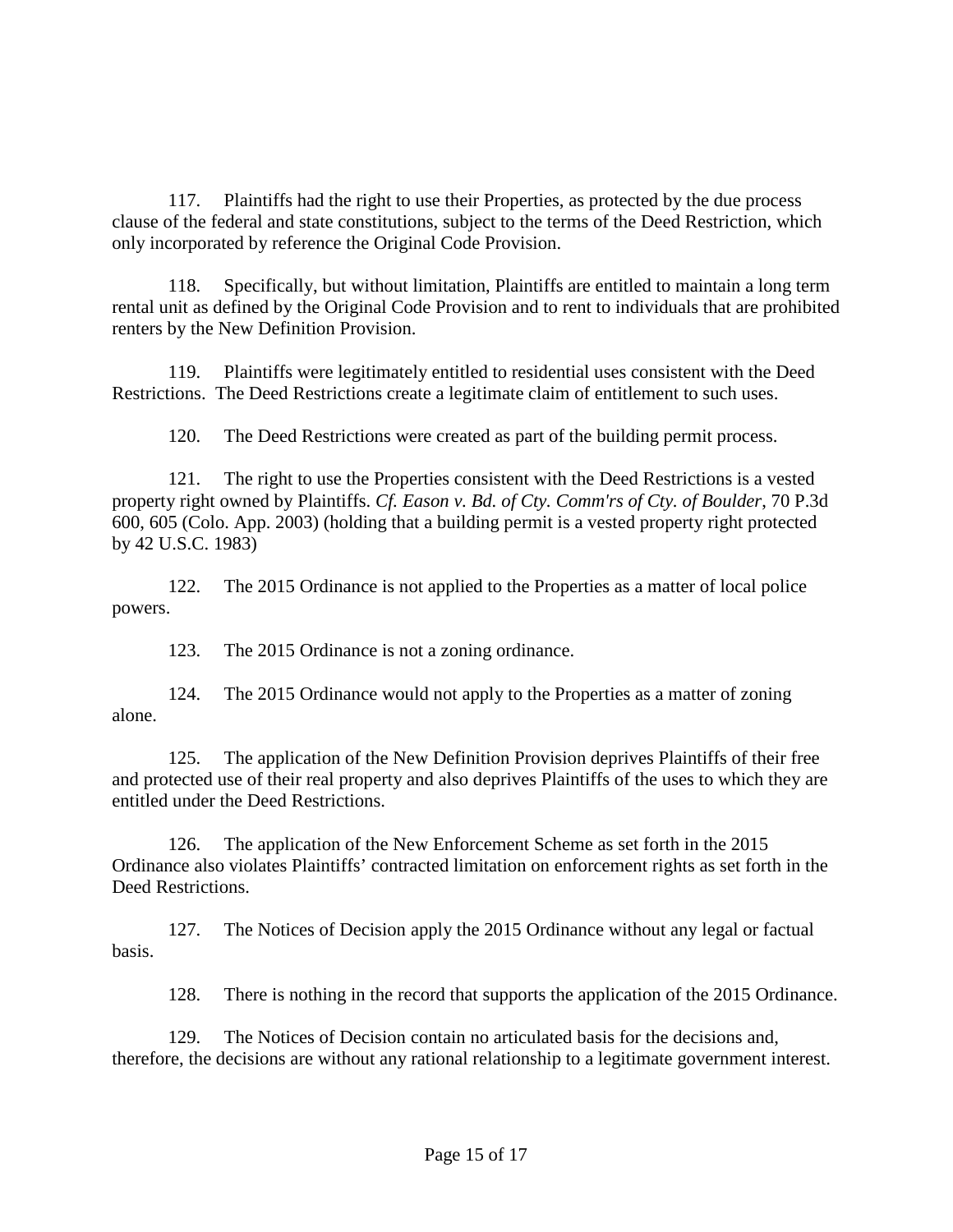130. The Notices of Decision constitute arbitrary, irrational and wrongful government action.

131. The appeals could not have been denied on non-arbitrary grounds.

132. Plaintiffs have been deprived of their right to use their Properties pursuant to their Deed Restrictions and building approvals.

133. Plaintiffs have incurred fines pursuant to the Notices of Decision.

134. Plaintiffs have been damaged by the Notices of Decision and the application of the 2015 Ordinance in an amount to be proven at trial.

# **IV. PRAYER FOR RELIEF**

WHEREFORE, Plaintiffs pray for an Order:

- A. Setting forth a judicial determination and declaration pursuant to C.R.S. § 13-51-101 et seq. and C.R.C.P. 57 that: (a) the Town is bound by the terms of the Deed Restrictions, (b) the 2015 Ordinance does not apply to the Properties or the Deed Restrictions, (c) Plaintiffs are in compliance with the Deed Restrictions because they have maintained units able to be rented for a period of six months or longer and are not, in fact, renting the Properties for a period of less than six months,, and (d) the proceedings pursuant to the 2015 Ordinance were invalid, the Notices of Decision are invalid, and the fines and liens imposed are invalid.
- B. Finding, ordering and declaring in a C.R.C.P. 106(a)(4) review that: (a) this matter falls within the purview of C.R.C.P. 106(a)(4), (b) the Notices of Decision constitute an abuse of discretion, (c) the Town does not have the authority to enforce the Deed Restrictions through its enforcement scheme under the 2015 Ordinance; (d) the Deed Restrictions only require that Plaintiffs maintain a housing unit capable of being rented for a period of six months or more and that the Properties are not, in fact, rented for periods of less than six months, (e) the New Definition Provision or any future amendments to the Town Code regarding "long term rentals" will not apply to the Properties, (f) Plaintiffs are in compliance with the Deed Restrictions because they have maintained units able to be rented for a period of six months or more and are not renting the Properties for a period of less than six months, and (g) the fine and lien imposed by the Town in this matter is invalid.
- C. Setting forth a judicial determination and declaration pursuant to C.R.S. § 13-51-101 et seq. and C.R.C.P. 57 that the application of the New Definition Provision to the Properties violates C.R.S. § 38-12-301 and is invalid if so applied.